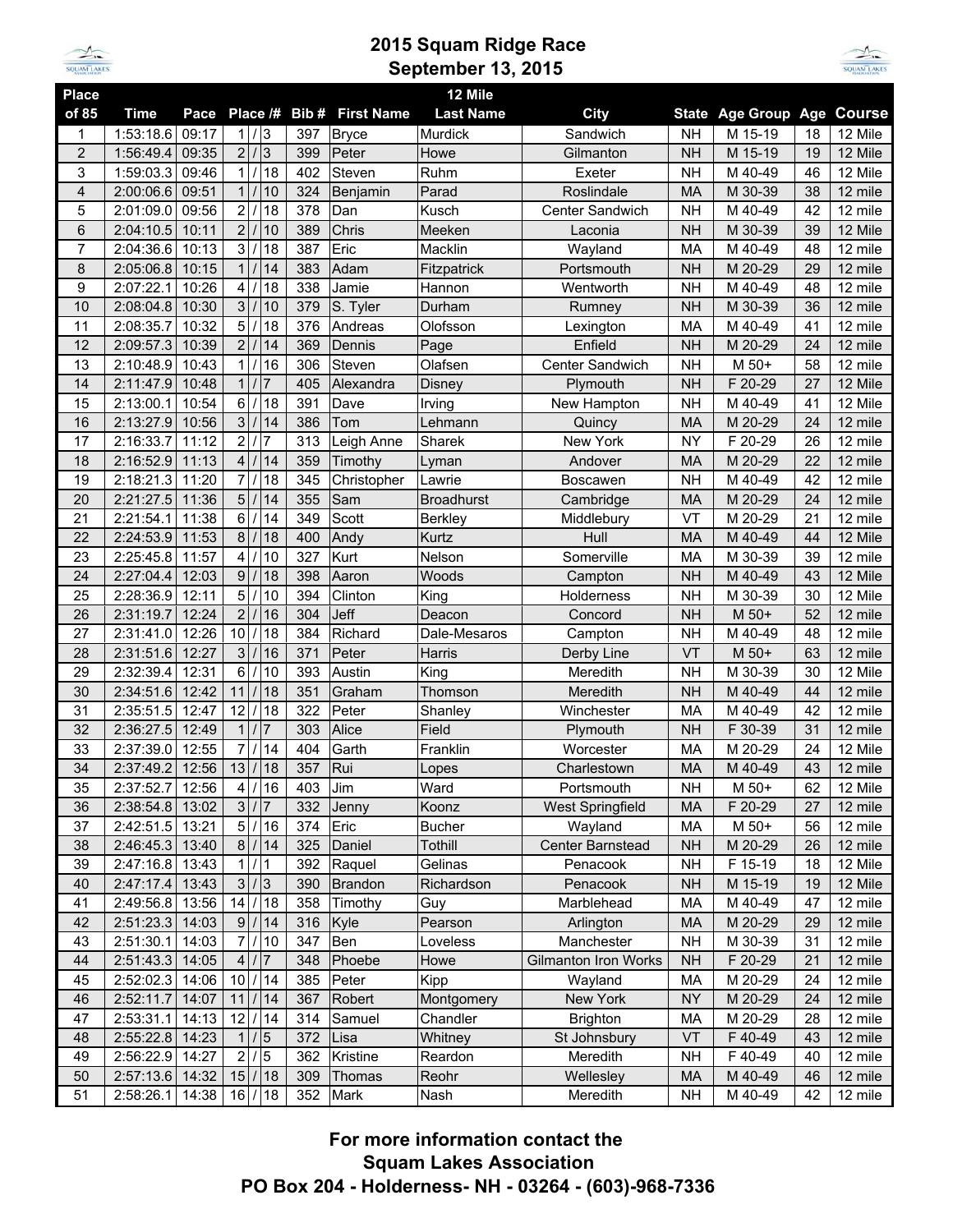

## **2015 Squam Ridge Race September 13, 2015**



| <b>Place</b>          |             |                                        |                          |                |            |                        | 12 Mile            |                      |                        |                            |          |                          |
|-----------------------|-------------|----------------------------------------|--------------------------|----------------|------------|------------------------|--------------------|----------------------|------------------------|----------------------------|----------|--------------------------|
| of 85                 | <b>Time</b> | Pace                                   | Place /#                 |                |            | <b>Bib# First Name</b> | <b>Last Name</b>   | <b>City</b>          |                        | State Age Group Age Course |          |                          |
| 52                    | 2:58:56.8   | 14:40                                  | $\overline{6}$ / 16      |                | 380        | Jurgen                 | Leschner           | Lexington            | <b>MA</b>              | M 50+                      | 52       | $12$ mile                |
| 53                    | 3:00:18.1   | 14:47                                  | 17                       | /18            | 401        | <b>Ty</b>              | Janney             | Marblehead           | MA                     | M 40-49                    | 45       | 12 Mile                  |
| 54                    | 3:01:18.4   | 14:52                                  | $\mathbf{1}$             | 5              | 331        | kate                   | koonz              | orange               | <b>MA</b>              | F 50+                      | 52       | 12 mile                  |
| 55                    | 3:02:55.6   | 15:00                                  | $\mathbf{3}$             | 5              | 326        | Kristin                | Farrell            | Campton              | <b>NH</b>              | F40-49                     | 45       | 12 mile                  |
| 56                    | 3:03:40.2   | 15:03                                  | $\overline{7}$           | 16             | 373        | Bill                   | Coppinger          | Penacook             | <b>NH</b>              | M 50+                      | 63       | 12 mile                  |
| 57                    | 3:05:07.7   | 15:10                                  | 4                        | 5              | 321        | Sarah                  | Das                | Hull                 | MA                     | F40-49                     | 42       | 12 mile                  |
| 58                    | 3:05:16.3   | 15:11                                  | 8                        | 16             | 300        | William                | Nesheim            | Windham              | <b>NH</b>              | M 50+                      | 56       | 12 mile                  |
| 59                    | 3:05:23.6   | 15:12                                  | 3                        | 7              | 312        | elizabeth              | foltz              | merrimack            | <b>NH</b>              | F 30-39                    | 30       | 12 mile                  |
| 60                    | 3:09:14.7   | 15:31                                  | 18                       | 18             | 361        | Andrew                 | Mackinnon          | Litchfield           | <b>NH</b>              | M 40-49                    | 41       | 12 mile                  |
| 61                    | 3:09:33.2   | 15:32                                  | 9                        | 16             | 364        | andy                   | richmond           | Portsmouth           | <b>NH</b>              | M 50+                      | 51       | 12 mile                  |
| 62                    | 3:11:20.6   | 15:41                                  | 10                       | 16             | 360        | Elliot                 | Gould              | Sandown              | <b>NH</b>              | M 50+                      | 55       | 12 mile                  |
| 63                    | 3:14:06.5   | 15:55                                  | 4                        | $\overline{7}$ | 340        | Michelle               | Eastman            | Holderness           | <b>NH</b>              | F 30-39                    | 37       | 12 mile                  |
| 64                    | 3:16:15.6   | 16:05                                  | $\bf 8$                  | 10             | 319        | Tripp                  | Hanson             | Manchester           | <b>NH</b>              | M 30-39                    | 34       | 12 mile                  |
| 65                    | 3:17:26.8   | 16:11                                  | 13                       | 14             | 377        | Zac                    | St. Jules          | Moultonboro          | <b>NH</b>              | M 20-29                    | 23       | 12 mile                  |
| 66                    | 3:17:27.5   | 16:11                                  | 5                        | $\overline{7}$ | 329        | Melissa                | Fales              | Plymouth             | <b>NH</b>              | F 20-29                    | 29       | 12 mile                  |
| 67                    | 3:17:27.7   | 16:11                                  | 9                        | /10            | 330        | Zachary                | Archambault        | Plymouth             | <b>NH</b>              | M 30-39                    | 31       | 12 mile                  |
| 68                    | 3:17:45.3   | 16:13                                  | $\overline{2}$           | $1\vert 5$     | 305        | Kathy                  | Deacon             | Concord              | <b>NH</b>              | F 50+                      | 52       | 12 mile                  |
| 69                    | 3:19:26.9   | 16:21                                  | 5                        | /7             | 363        | Ashley                 | <b>Benes</b>       | Center Harbor        | <b>NH</b>              | F 30-39                    | 35       | 12 mile                  |
| 70                    | 3:22:53.9   | 16:38                                  | 6                        | 7              | 302        | Nicole                 | <b>Borger</b>      | New York             | <b>NY</b>              | F 20-29                    | 27       | 12 mile                  |
| 71                    | 3:31:13.8   | 17:19                                  | 10                       | 10             | 396        | Tyler                  | Driscoll           | Plymouth             | <b>NH</b>              | M 30-39                    | 31       | 12 Mile                  |
| 72                    | 3:32:53.4   | 17:27                                  | 3                        | $\overline{5}$ | 344        | <b>RENE</b>            | <b>SAVAGE</b>      | <b>SCITUATE</b>      | <b>MA</b>              | F 50+                      | 53       | 12 mile                  |
| 73                    | 3:33:52.4   | 17:32                                  | 11                       | 16             | 388        | <b>Bert</b>            | Cole               | Portsmouth           | <b>NH</b>              | M 50+                      | 50       | 12 mile                  |
| 74                    | 3:36:20.7   | 17:44                                  | 4                        | $\sqrt{5}$     | 368        | Marcie                 | <b>Berkley</b>     | Concord              | MA                     | $F 50+$                    | 59       | 12 mile                  |
| 75                    | 3:48:50.7   | 18:45                                  | 5                        | 5              | 395        | Dru                    | <b>Bussiere</b>    | Tilton               | <b>NH</b>              | F40-49                     | 45       | 12 Mile                  |
| 76                    | 3:54:17.8   | 19:12                                  | 12                       | 16             | 375        | <b>Blaise</b>          | Aguirre            | Lexington            | <b>MA</b>              | M 50+                      | 51       | 12 mile                  |
| 77                    | 3:54:50.6   | 19:15                                  | 6                        | 7              | 334        | Heidi                  | Camire             | Manchester           | <b>NH</b>              | F 30-39                    | 35       | 12 mile                  |
| 78                    | 3:54:50.9   | 19:15                                  | 13                       | 16             | 333        | Guy                    | Camire             | Goffstown            | <b>NH</b>              | M 50+                      | 64       | 12 mile                  |
| 79                    | 3:56:11.3   | 19:22                                  | $\overline{7}$           | 17             | 354        | Sarah                  | <b>Rulfs</b>       | New York             | <b>NY</b>              | F 20-29                    | 29       | 12 mile                  |
| 80                    | 4:07:07.5   | 20:15                                  | 5                        | 5              | 365        | Sandra                 | Lehner             | Holderness           | <b>NH</b>              | F 50+                      | 63       | 12 mile                  |
| 81                    | 4:11:23.9   | 20:36                                  | 14                       | 16             | 370        | Sandy                  | Harris             | Norfolk              | VA                     | M 50+                      | 63       | 12 mile                  |
| 82                    | 4:41:47.8   | 23:06                                  | 14                       | 14             | 381        | Jason                  | Moskowitz          | New York             | <b>NY</b>              | M 20-29                    | 24       | 12 mile                  |
| 83                    | 4:42:26.4   | 23:09                                  | $\overline{7}$           | 17             | 317        | Kelly                  | Webster            | Concord              | <b>NH</b>              | F 30-39                    | 34       | 12 mile                  |
| 84                    | 4:56:27.7   | 24:18                                  | 15                       | /16            | 366        | Carl                   | Lehner             | Holderness           | <b>NH</b>              | M 50+                      | 61       | 12 mile                  |
| 85                    | 5:10:05.2   | 25:25                                  | 16                       | 1/16           | 343        | Larry                  | Spencer            | Plymouth             | <b>NH</b>              | M 50+                      | 73       | 12 mile                  |
| DNF DNF               |             | DNF DNF                                |                          |                |            | 308 Kimberly           | Reohr              | wellesley            | MA                     | F 40-49                    |          | $42 \overline{)12}$ mile |
| <b>DNS</b>            | DNS         | <b>DNS</b>                             | <b>DNS</b>               |                | 310        | stephen                | durham             | hebron               | ME                     | M 50+                      | 65       | 12 mile                  |
| <b>DNS</b>            | DNS         | <b>DNS</b>                             | <b>DNS</b>               |                | 311        | Bill                   | Kelsey             | Hopkinton            | <b>NH</b>              | M 50+                      | 50       | 12 mile                  |
| DNS DNS               |             | <b>DNS</b>                             | <b>DNS</b>               |                | 318        | David                  | Parker             | Boston               | MA                     | M 50+                      | 52       | 12 mile                  |
| <b>DNS</b>            | DNS         | <b>DNS</b>                             |                          |                | 320        | Adam                   | <b>Bissonnette</b> | Manchester           | <b>NH</b>              | M 20-29                    | 26       | 12 mile                  |
| <b>DNF</b>            | DNF         | <b>DNF</b>                             | <b>DNS</b><br><b>DNF</b> |                | 323        | Samantha               | Shanley            | Winchester           | MA                     | F 30-39                    | 38       | 12 mile                  |
| <b>DNS</b>            | DNS         | <b>DNS</b>                             |                          |                | 328        | Katie                  | Archambault        | newmarket            | <b>NH</b>              | F 20-29                    | 25       | 12 mile                  |
| <b>DNF</b>            | <b>DNF</b>  | <b>DNF</b>                             | <b>DNS</b><br><b>DNF</b> |                | 335        | John                   |                    | Newburyport          |                        | M 40-49                    | 42       |                          |
| DNS DNS               |             | <b>DNS</b>                             | <b>DNS</b>               |                |            |                        | Marino<br>Ruch     | concord              | МA<br>MA               | F 40-49                    | 41       | 12 mile<br>12 mile       |
| <b>DNS</b>            | DNS         |                                        | <b>DNS</b>               |                | 341<br>342 | Alison<br>Amanda       |                    | Canterbury           | <b>NH</b>              | F 40-49                    | 41       | 12 mile                  |
| DNF DNF               |             | <b>DNS</b><br><b>DNF</b><br><b>DNF</b> |                          |                |            | Osmer                  |                    |                      | F 50+                  |                            |          |                          |
| DNS DNS               |             |                                        | <b>DNS</b>               |                | 346        | MaryAnn                | <b>McGarry</b>     | Plymouth             | <b>NH</b><br><b>NH</b> | M 50+                      | 57       | 12 mile                  |
|                       |             | <b>DNS</b>                             | <b>DNF</b>               |                | 350        | Randy                  | Hancock            | Meredith             |                        |                            | 60       | 12 mile                  |
| DNF DNF<br><b>DNS</b> | <b>DNS</b>  | <b>DNF</b><br><b>DNS</b>               | <b>DNS</b>               |                | 353<br>356 | Betsy<br>Mark          | Whitmore           | Holderness<br>Dedham | <b>NH</b><br>MA        | F 50+<br>M 40-49           | 66<br>44 | 12 mile<br>12 mile       |
|                       |             |                                        | <b>DNS</b>               |                |            |                        | Epker              |                      |                        |                            |          |                          |
| <b>DNS</b>            | DNS         | <b>DNS</b>                             |                          |                | 382        | Kevin                  | Tilton             | Conway               | <b>NH</b>              | M 30-39                    | 33       | 12 mile                  |

**For more information contact the Squam Lakes Association PO Box 204 - Holderness- NH - 03264 - (603)-968-7336**